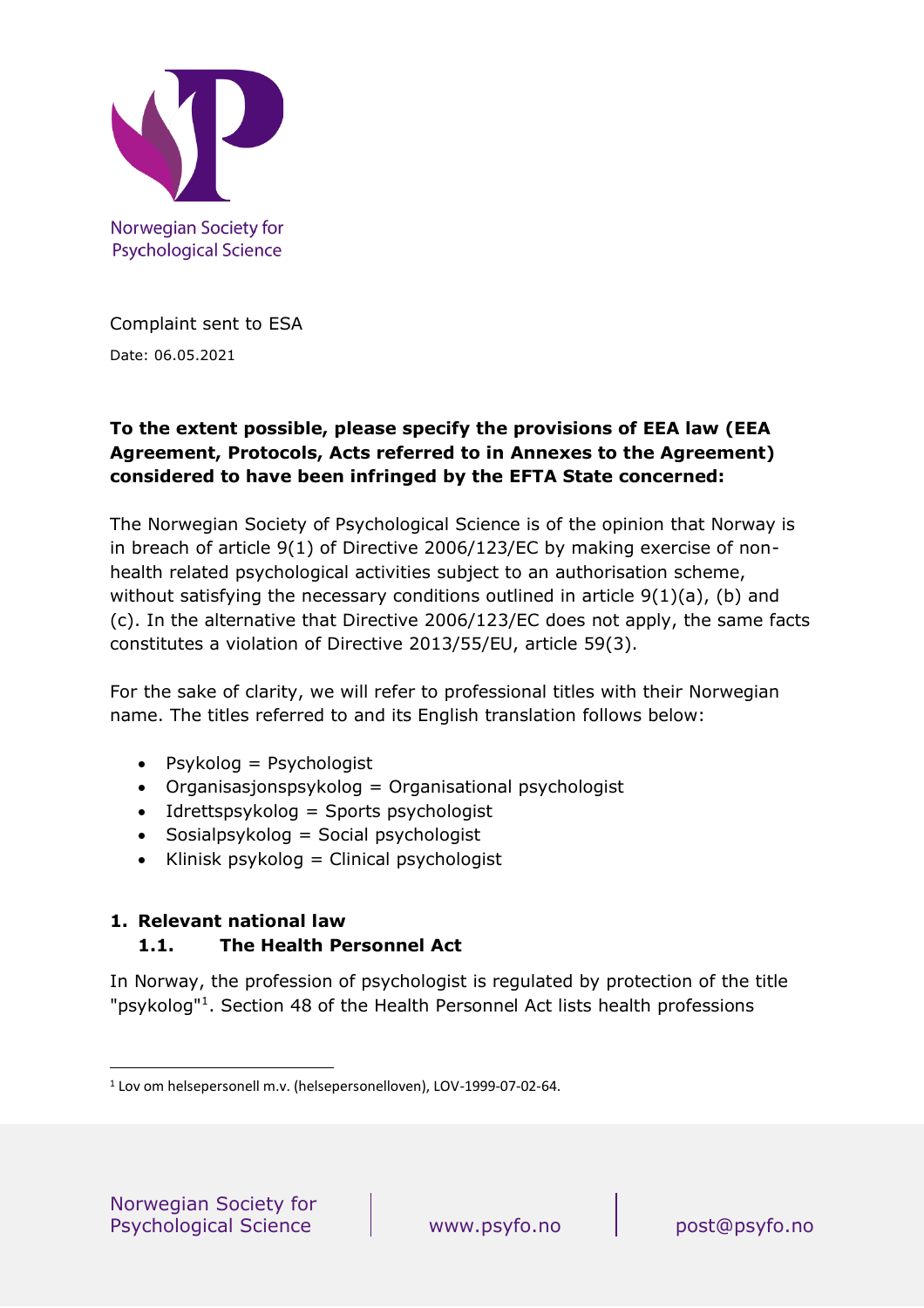subject to an authorisation scheme and includes "psykolog" under Section 48 litra (t). The activities of psykolog are not reserved.<sup>2</sup>

Section 74 of the Health Personnel Act prohibits the use of titles which characterizes one of the health professions, including psykolog. According to the first paragraph, only those who have a Norwegian authorization, license or specialist approval, have the right to use a professional designation which characterizes the group of health personnel in question.

Pursuant to Section 74, fourth paragraph, no one may incorrectly use titles or advertise their business in a way which gives the impression that the person in question has an authorization, license or specialist approval.

Anyone who intentionally or with gross negligence violates the provisions of the law, may according to Section 67 be punished by fines or imprisonment for up to three months.

## **2. Relevant EEA law 2.1. Directive 2006/123/EC**

Pursuant to article 9 of Directive 2006/123/EC, member states shall refrain from making access to a service activity or the exercise thereof subject to an authorisation scheme unless the following conditions are met:

- (a) the authorisation scheme does not discriminate against the provider in question;
- (b) the need for an authorisation scheme is justified by an overriding reason relating to the public interest;
- (c) the objective pursued cannot be attained by means of a less restrictive measure, in particular because a posteriori inspection would take place too late to be genuinely effective.

Under article 15 and 39, the member states are obliged to notify ESA of measures and their compatibility with the conditions related to nondiscrimination, necessity and proportionality mentioned above.

<sup>2</sup> [https://ec.europa.eu/growth/tools-](https://ec.europa.eu/growth/tools-databases/regprof/index.cfm?action=regprof&id_regprof=599&id_profession=1580&tab=countries&quid=2&mode=asc&pagenum=1)

[databases/regprof/index.cfm?action=regprof&id\\_regprof=599&id\\_profession=1580&tab=countries&quid=2&](https://ec.europa.eu/growth/tools-databases/regprof/index.cfm?action=regprof&id_regprof=599&id_profession=1580&tab=countries&quid=2&mode=asc&pagenum=1) [mode=asc&pagenum=1](https://ec.europa.eu/growth/tools-databases/regprof/index.cfm?action=regprof&id_regprof=599&id_profession=1580&tab=countries&quid=2&mode=asc&pagenum=1)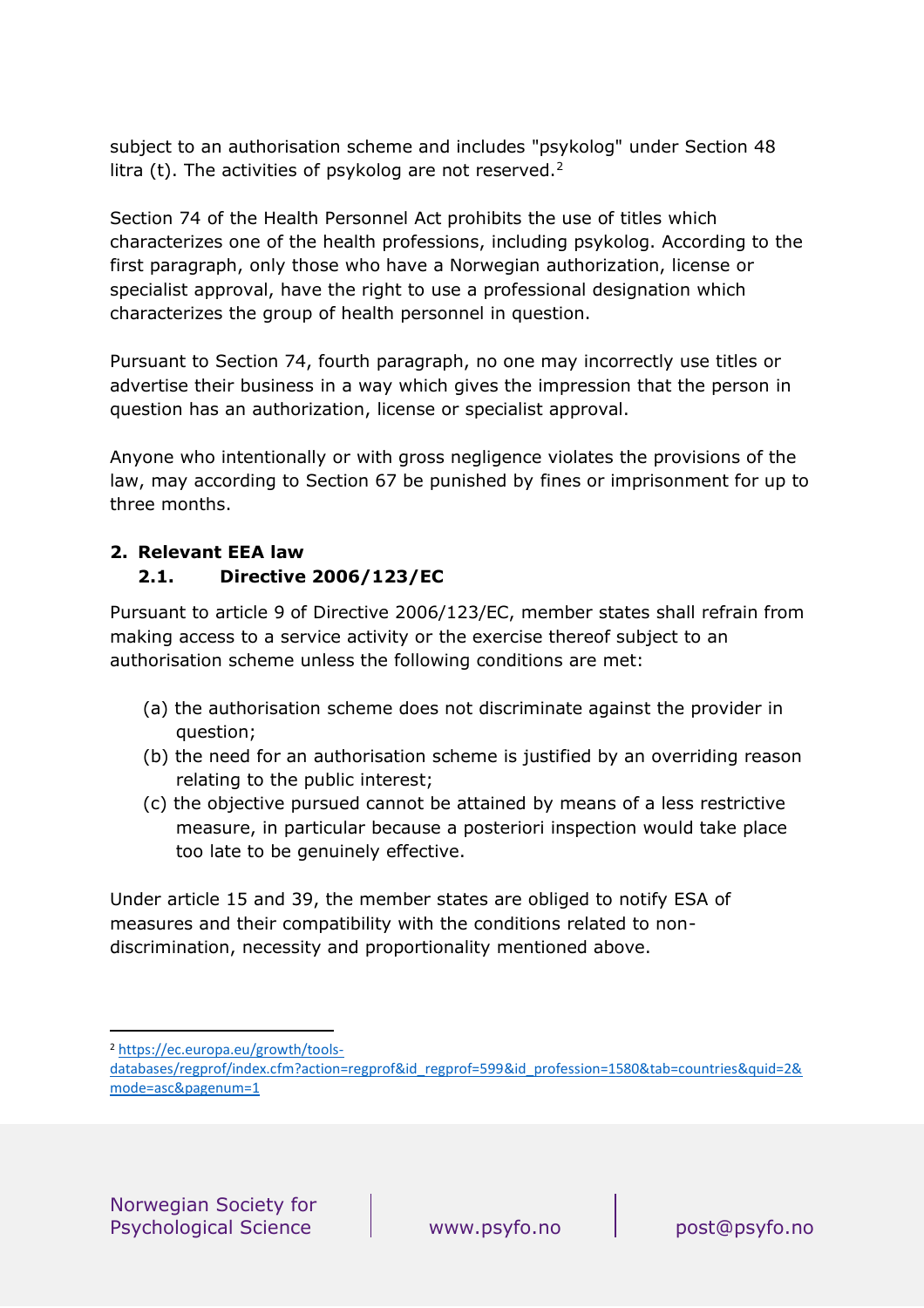According to article 2(2)(f), the services directive does not apply to healthcare services. However, recital 22 holds that the exclusion of healthcare services covers services provided by health professionals to patients to assess, maintain or restore their state of health, only where such activities are reserved to a regulated health profession.

# **2.2 Directive 2013/55/EU**

Directive 2005/36/EC was revised by Directive 2013/55/EU. Article 59 of the revised Professional Qualifications Directive required member states to evaluate all regulated professions. In particular, article 59(3) requires member states to examine whether requirements under their legal system restricting the access to a profession or its pursuit to the holders of a specific professional qualification, including the use of professional titles and the professional activities allowed under such title, referred to in this Article as 'requirements' are compatible with the following principles:

- (a) requirements must be neither directly nor indirectly discriminatory on the basis of nationality or residence;
- (b) requirements must be justified by overriding reasons of general interest;
- (c) requirements must be suitable for securing the attainment of the objective pursued and must not go beyond what is necessary to attain that objective.

### **3. Background**

Psychology is a scientific study of human thoughts, feelings and behaviour. Psychology is a broad and diverse field which includes several different branches and specializations<sup>3</sup>. Psychology as a science is diverse, and a single educational program does not provide expert competence in all areas of psychology. Psychology borders on the one hand to the cultural and social sciences, and on the other on biology, medicine and health sciences. The term psychologist is a universal term for all disciplines within psychology.

### **3.1. Psychology in Norway**

Those who want to study psychology in Norway can choose between a six year long professional program in psychology and a 3+2 yearlong bachelor and

<sup>3</sup> <https://www.apa.org/action/science>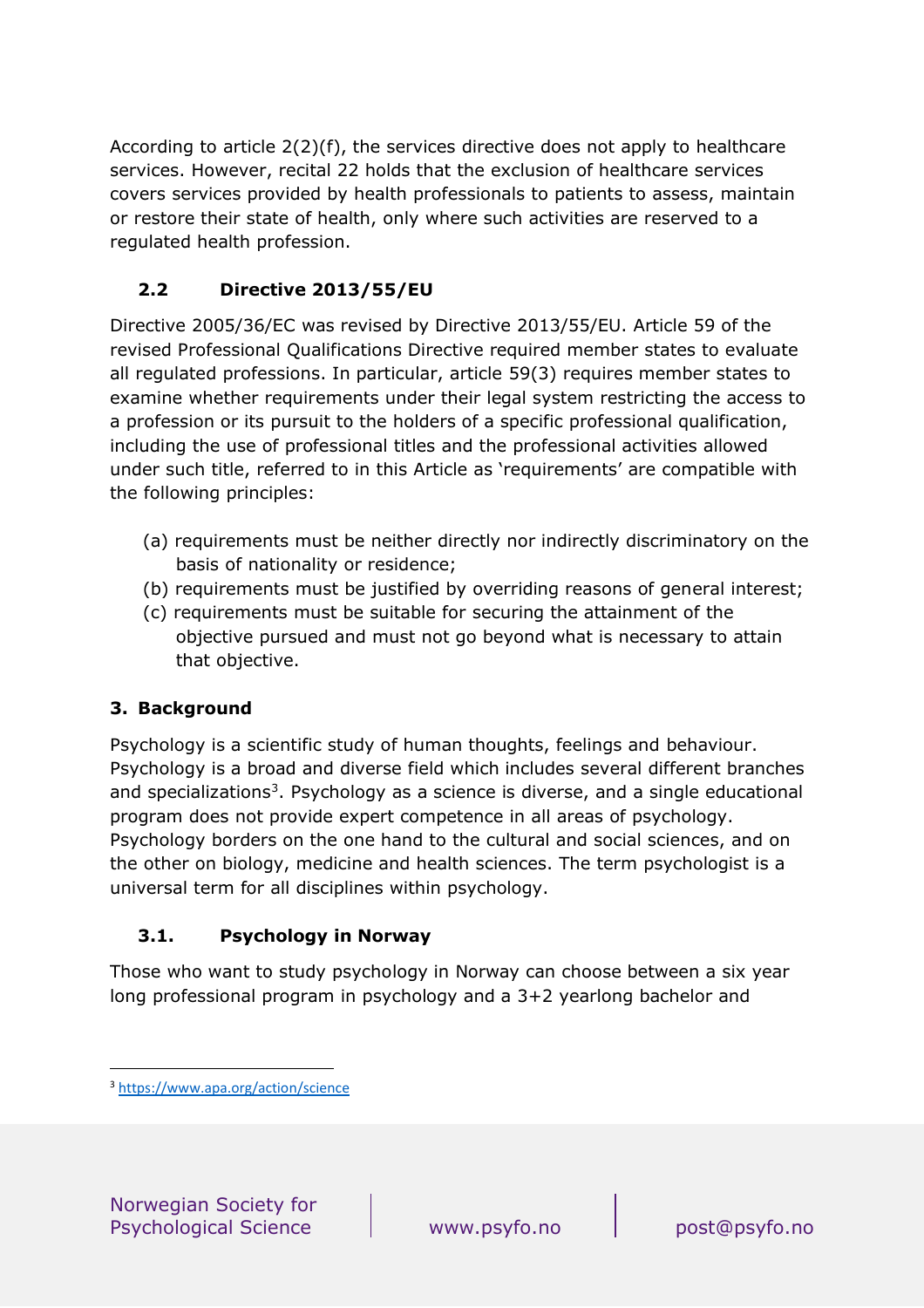master degree with specializations in different branches of psychology, following the bologna system.

#### 3.1.1. The professional program in psychology

In order to obtain the right to use the title of "psykolog", applicants have to complete a 6 year long professional study of psychology and then apply for an authorisation from the Norwegian Directorate of Health.

Traditionally, the professional program in psychology has been considered a broad and general education in psychology. During the previous decades however, the professional program has changed from being general, with a choice of a quite diverse domain of specializations, to becoming more specialized in the direction of the health sector. The main focus of the professional program is therefore on clinical psychology. Except for the general foundation laid during the first years, the professional program does not offer knowledge and expertise in branches of psychology other than clinical psychology. The last year of the sixyear program is dedicated to practice in working life. In reality, the professional program is therefore largely the same as a bachelor's degree in general psychology and a master's degree in clinical psychology with a subsequent year's practice.

After having obtained an authorisation as psykolog, the holder has the right to use the title of "psykolog" and all other variations of it, such as for instance "organisasjonspsykolog", "idrettspsykolog" or "klinisk psykolog".

3.1.2.Bachelor and master degree in psychology

The Bologna process and the introduction of the qualifications framework for higher education greatly influenced psychology education in Norway after the 2000s. Perhaps the most important change coming with the Bologna process was that the EU countries agreed on the division of higher education into three cycles: bachelor's degree, master's degree and doctoral degree.

After completing a bachelor degree in general psychology, students can pursue master's degrees in several branches of psychology, including work- and organizational psychology, sports psychology, cognitive neuroscience, cultural and community psychology, health psychology, climate and environmental psychology, developmental psychology and social psychology.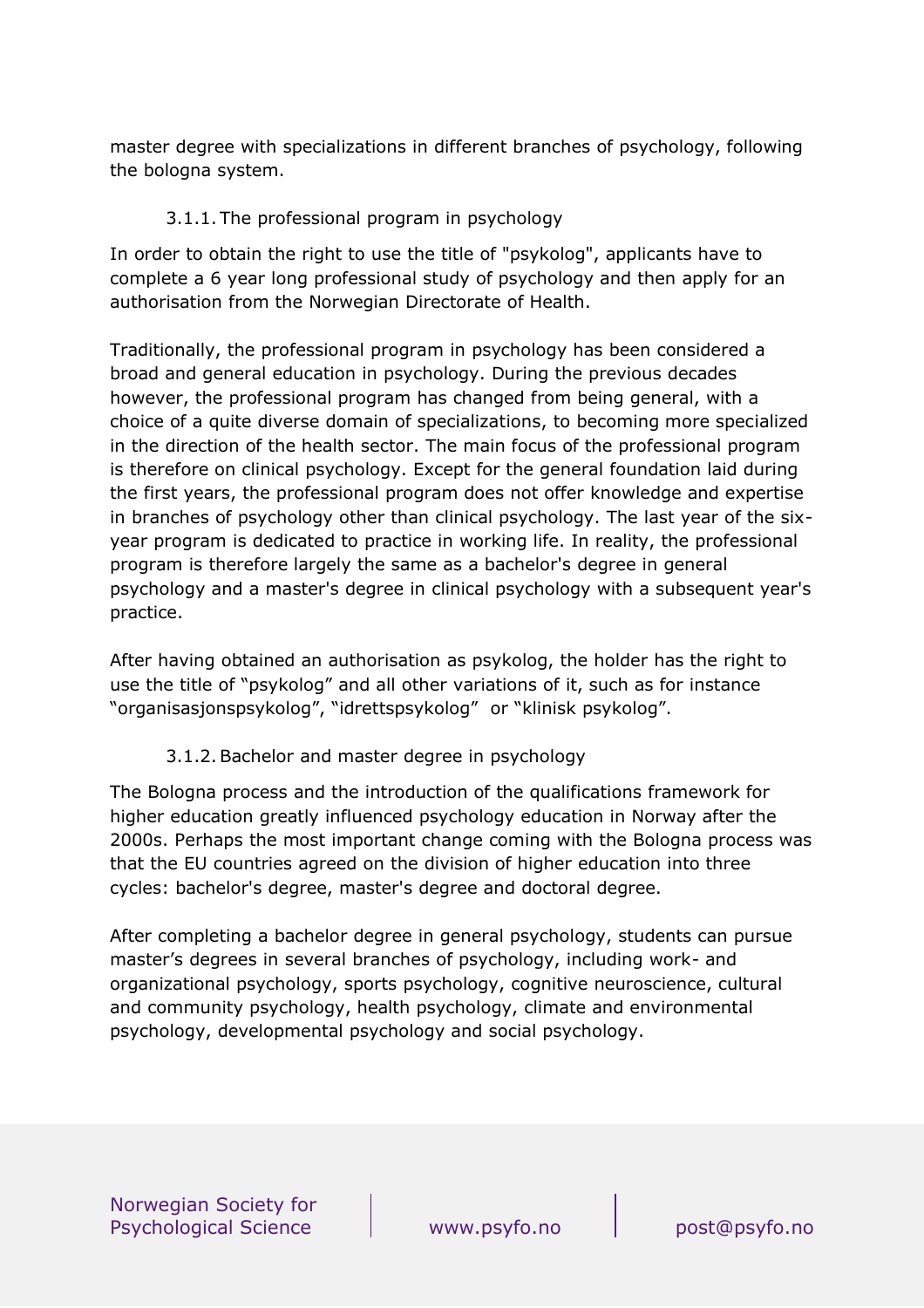After having completed a master's degree or doctoral degree (PhD) in psychology, professionals do not, however, qualify for an authorisation as psykolog. They are not allowed to use the title of psykolog. Furthermore, they are not allowed to use the title psykolog in combination with their field of study. This means that a graduate who has obtained a master's degree (or a PhD for that matter) in organizational psychology is prohibited from using the title "organisasjonspsykolog". The same is true for other branches of psychology.

### **3.2 Correspondence with the Norwegian Government**

By letter dated the  $2^{nd}$  of September 2019<sup>4</sup> addressed to the Norwegian Ministry of Health and Care Services, the Norwegian Society of Psychological Science proposed to change the title protected under the Health Personnel Act from "psykolog" to "klinisk psykolog". Furthermore, we requested a clarification from the Ministry regarding the legality of using the title "psykolog" combined with the name of the psychology branch that professionals are specialized in, such as "organisasjonspsykolog".

The Ministry replied to our letter on the 18th of November 2019<sup>5</sup>. Our translation of the relevant part of their reply follows below:

*"It appears from the Health Personnel Act § 74 first paragraph that only those who have Norwegian authorization, license or specialist approval according to the Health Personnel Act § 53, have the right to use such a professional designation which characterizes the relevant group of health personnel. Any breach of the rules is enforced by the county governor / the Norwegian Board of Health Supervision.*

*"Psykolog" is a protected title that can not be used by anyone other than those who have authorization or license. The title cannot be used in such a way that it can give the impression that one has such professional competence as the authorization or license requires.*

*Combined titles where the word "psykolog" is included are in most cases prohibited under the Health Personnel Act § 74 fourth paragraph because they can give the impression that the person has such competence as authorization or license requires, ie clinical psychologist competence. Nevertheless, some very special combined titles may exceptionally be* 

<sup>4</sup> See Annex 1

<sup>5</sup> See Annex 2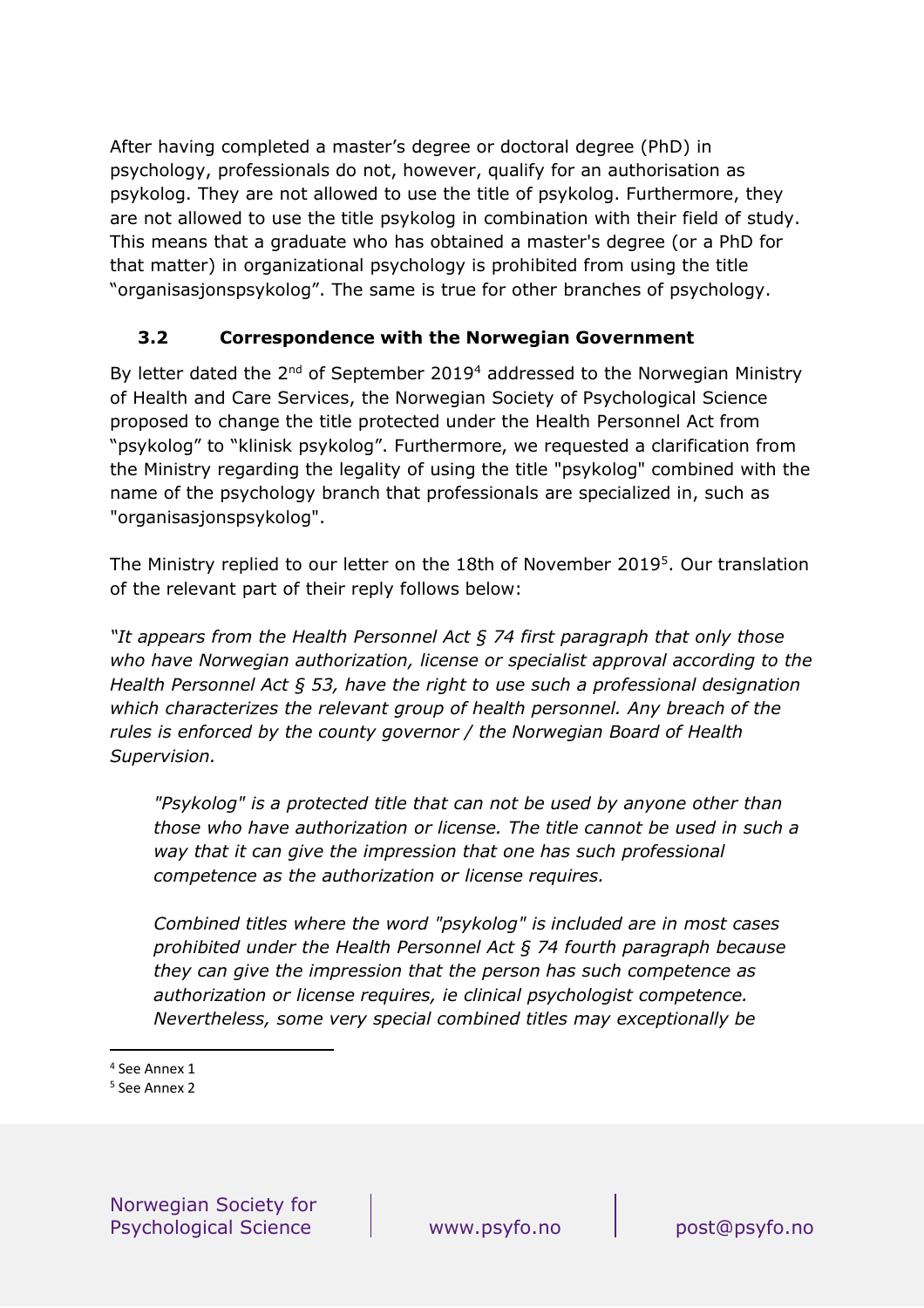*accepted based on the context in which they are used, for example because it is obvious that the combined title has nothing to do with the person in question having clinical psychologist competence. As mentioned, it is the supervisory authorities who assess whether the use of a title is contrary to the Health Personnel Act § 74."*

Based on their reply, one could argue that titles such as "organisasjonspsykolog" are permitted for people other than those who have a license or authorisation, because it is obvious that the professional using such a title is not a clinical psychologist offering health care services to patients, but rather that he or she works with organisations, clients and customers.

Nonetheless, in October 2019, the Norwegian Directorate of Health answered questions from the Journal of the Norwegian Psychological Association<sup>6</sup> regarding the possibilities to use combined psychologist titles without an authorisastion. According to the Directorate, it is prohibited for those with a master's degree in psychology to use the titles organisasjonspsykolog<sup>7</sup>, sosialpsykolog<sup>8</sup> and samfunnspsykolog<sup>9</sup>.

In a mail dated 6<sup>th</sup> of November 2020<sup>10</sup> from the Norwegian Directorate of Health to NION, a small Norwegian counselling business with master graduates offering non-clinical psychology services, the Directorate explained that the business "*may not be mentioned in a way that can be perceived as services which characterize those services which can be offered by authorized psychologists* (clinical psychologists), and furthermore, that *they must not offer, or give the impression that they can offer, services which coincides with what characterizes the services offered by authorized psychologists"* (emphasis added).

In other words, the Health Directorate does not only prohibit combined titles which are somewhat similar to the protected title of psykolog. It also prohibits offering services which coincides with what characterizes the services offered by authorized psychologists, despite the fact that those activities are not reserved for psykolog. It is clear that Norway would have to reserve activities for psykolog in order to prohibit other professionals from offering services which includes such activities.

<sup>6</sup> <https://psykologtidsskriftet.no/nyheter/2019/10/helsedirektoratet-gjor-endringer-i-bruk-av-psykologtittelen>

<sup>7</sup> Organizational psychologist,<https://www.apa.org/action/science/organizational/education-training>

<sup>8</sup> Social psychologist,<https://www.apa.org/action/science/social>

<sup>9</sup> Community psychologist,<https://dictionary.apa.org/community-psychology>

<sup>10</sup> See Annex 3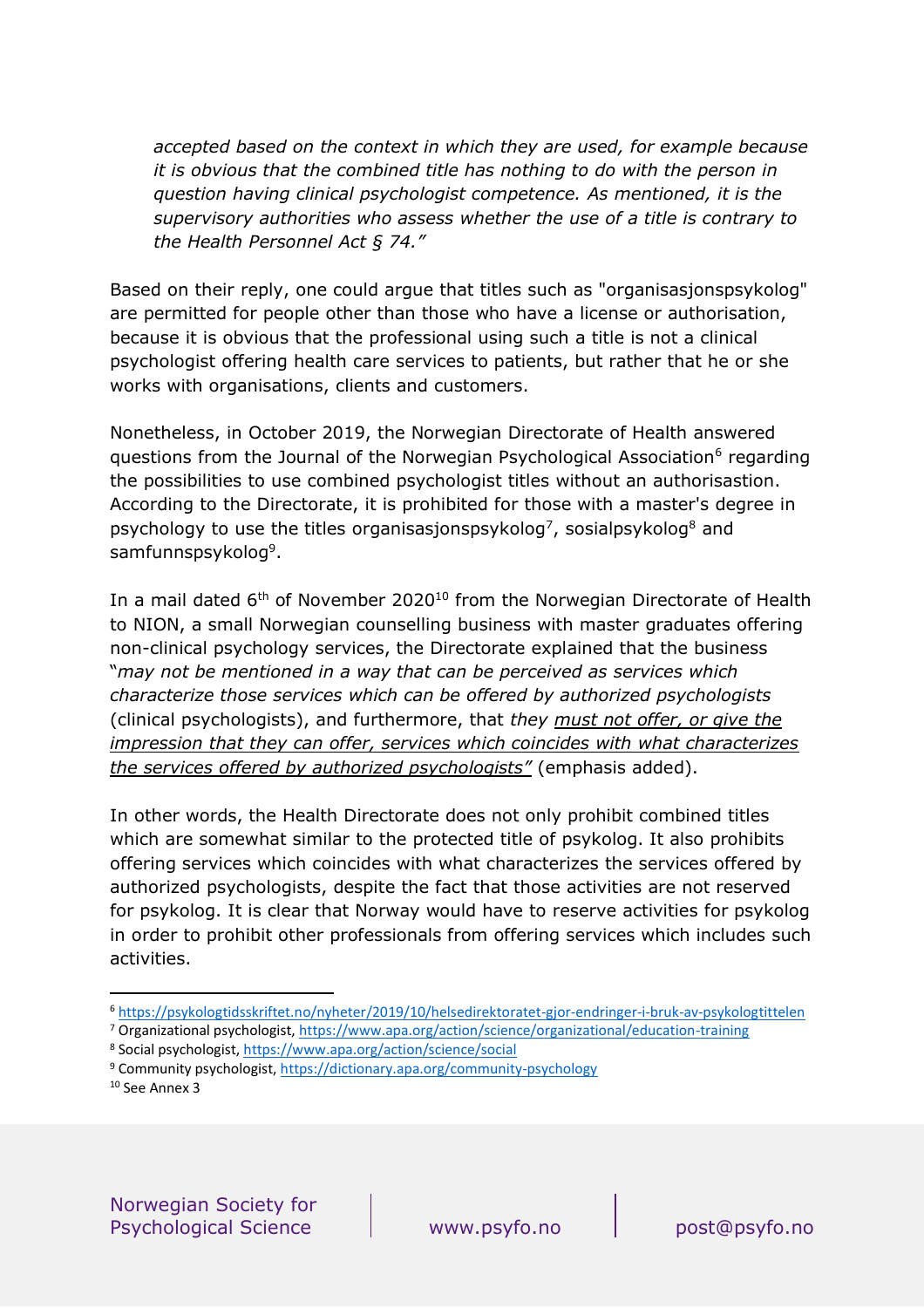#### **3.3 Consequences**

Both Norwegian and foreign professionals with a master's degree or PhD in other branches of psychology than clinical psychology suffer a competitive disadvantage on the labour market, even within the field of their specialization, due to the inability to use a title which correctly corresponds to their field of expertise. It limits the scope of jobs that they can apply for and their real employment opportunities outside of health care, as they are competing with clinical psychologists who can freely use any combination of titles, despite only having expertise in clinical psychology. The system also allows individuals in the professional psychology program with a specialized training in clinical psychology, to present themselves as competent in all other fields of non-clinical psychology, where there is no form of specialized training in the graduate part of their program.

To our knowledge, the Norwegian peculiar protection of the psychologist title is unique in Europe and we are not aware of any other countries who protects the general title of psychologist, while reserving the use of it only to those who are specialized in one of the many psychology branches, e.g. clinical psychology. It often comes as a great surprise for foreign professors of psychology who comes to Norway to teach at the undergraduate programs in non-clinical psychology at Norwegian universities, when they learn that they are strictly not allowed to call themselves any form of psychologist, not even the ones that corresponds to their specialization, such as cognitive, personality, developmental psychologist and the like.

Thus, Norwegian and foreign professionals with a master's or doctoral degree in other branches of psychology than clinical psychology clearly suffer a competitive disadvantage on the labour market due to the fact that they cannot market or promote their services in an effective manner without being allowed to use a title describing their competence. This is being enforced when from time to time, some service providers with a master's degree or a PhD in organisational psychology or sports psychology are described as "organisasjonspsykolog" or "idrettspsykolog" by the media. What normally happens, is that people associated with the trade union for clinical psychologist contacts the media outlet and claim illegal use of titles, and consequently the media outlets will edit the titles used. Because the law is very unclear regarding what titles are acceptable, the media outlets will rather not take any chances.

The same is the case for service providers. Many members of our organization would of course like to use titles such as organisasjonspsykolog or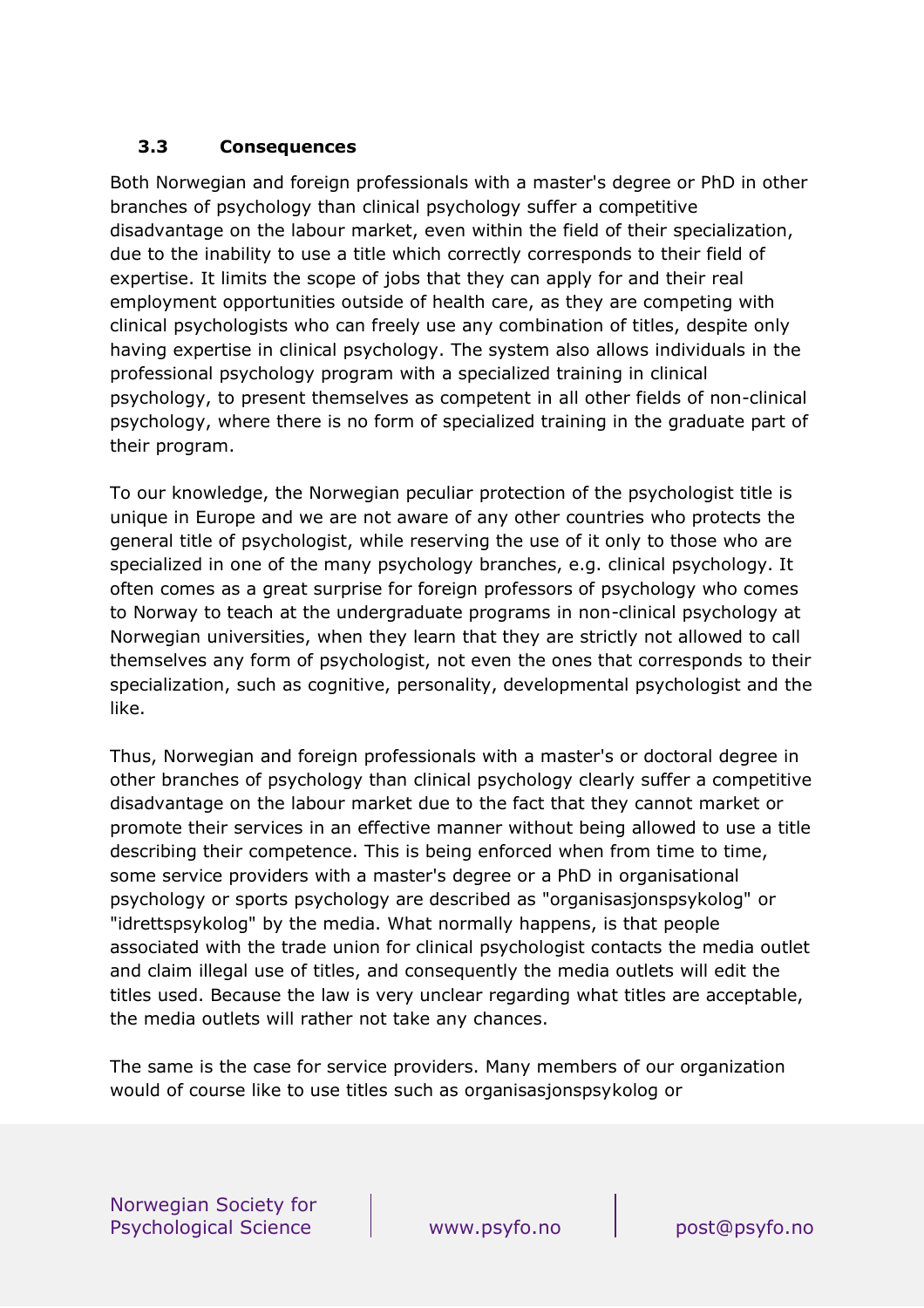idrettspsykolog when promoting their services on their website or in the media. However, since the law is unclear, and the answers provided to us by the Norwegian Authorities are either vague or negative, such service providers refrain from using such combined titles in fear of potential repercussions or penalties imposed by the authorities. In our view, the unclear law and the vague answers from the authorities regarding legal and illegal use of these combined titles is also problematic from a perspective of legal certainty. It is a general principle of EU law that the law should be clear and precise, and its legal implications foreseeable. It is a common understanding among professionals in Norway today that combined psychology titles are illegal without an authorization. For that reason, professionals refrain from using them, and as a consequence, the issue is never dealt with in the national courts either.

In an analogy, it would be absurd to refuse anyone with a general degree in biology to call themselves a biologist if they did not have a clinical biological training, and that the title of biologist would be reserved for those who study clinical biology, while it would be illegal for those who study marine biology to call themselves marine biologist.

Biology and psychology are not primarily health sciences. However, certain branches of these sciences are applied in health care. Reserving titles with names that includes any variation of the science therefore seems unreasonable and unproportionate to reach the goal.

A common argument against allowing combined titles deals with avoiding confusion among patients. Patients in health care should be able to expect holders of a specific title to have certain qualifications. The Government is afraid that patients would be offered health care treatment by professionals using combined titles without being a clinical psychologist. To this argument, we have two comments.

First of all, we think that the Government is underestimating the ability of patients to make a distinction between different titles. Most people would understand that an organisational psychologist or a sports psychologist do not treat patients and do not offer health care services. They do not work with patients, but provide behavioural services to customers or clients. Furthermore, we believe that it is not decisive whether or not every single member of the public can tell the exact difference between certain titles. We note that ESA has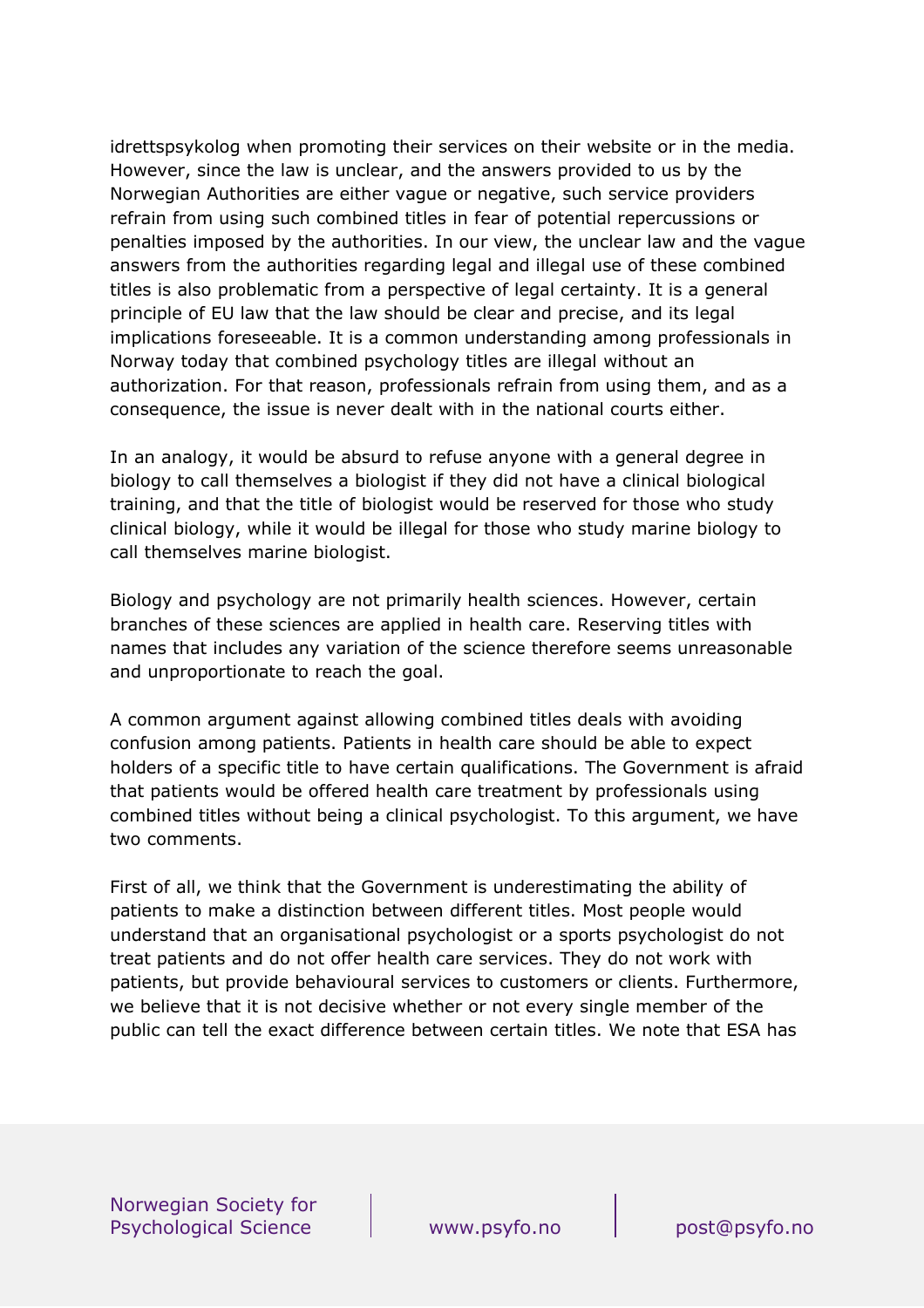previously taken a similar position in another case at the EFTA Court regarding  $d$ entists<sup>11</sup>.

Second, professionals with a master's degree in other non-clinical areas of psychology do not wish to offer health care services to patients. If a professional is approached by a patient who incorrectly believes that he or she offers health care services, the professional would of course refer the patient to the right place instead of offering health care services that they are not qualified for. In the unlikely event that the professional would offer health care services to a patient in need, it would in any case be unlawful according to § 4 of the Health Personnel Act which states that *"health care personnel shall carry out their work in accordance with the requirements for professional soundness and care which can be expected based on the health personnel's qualifications, the nature of the work and the situation in general"*.

### **4. Possible breaches of EEA law**

By requiring professionals to obtain an authorisation as a clinical psychologist in order to use titles such as organisasjonspsykolog, idrettspsykolog, sosialpsykolog or other words combined with the word "psykolog", the Norwegian practice does not comply with Directive 2006/123/EC, article 9(1), or in the alternative that the services directive does not apply, it does not comply with article 59(3) of Directive 2013/55/EU.

#### **4.1 Directive 2006/123/EC**

Although health care services are exempt from the scope of Directive 2006/123/EC, it is clear that this exemption does not apply to the case at hand for two reasons. First of all, the services of organizational psychologists, social psychologists and other non-clinical psychological services are not health care services. Only the services offered by clinical psychologists can be considered health care services because only clinical psychologists are considered health care personnel who assess, maintain and restores health of patients, cf., recital 22. Furthermore, the exemption of health care services only applies where the activities related to such services are reserved to the regulated health profession. In this case, it is undisputed that Norway has not reserved the activities of psykolog.

<sup>&</sup>lt;sup>11</sup> Case E-17/14 *EFTA Surveillance Authority v. The Principality of Liechtenstein* [2015], para. 27.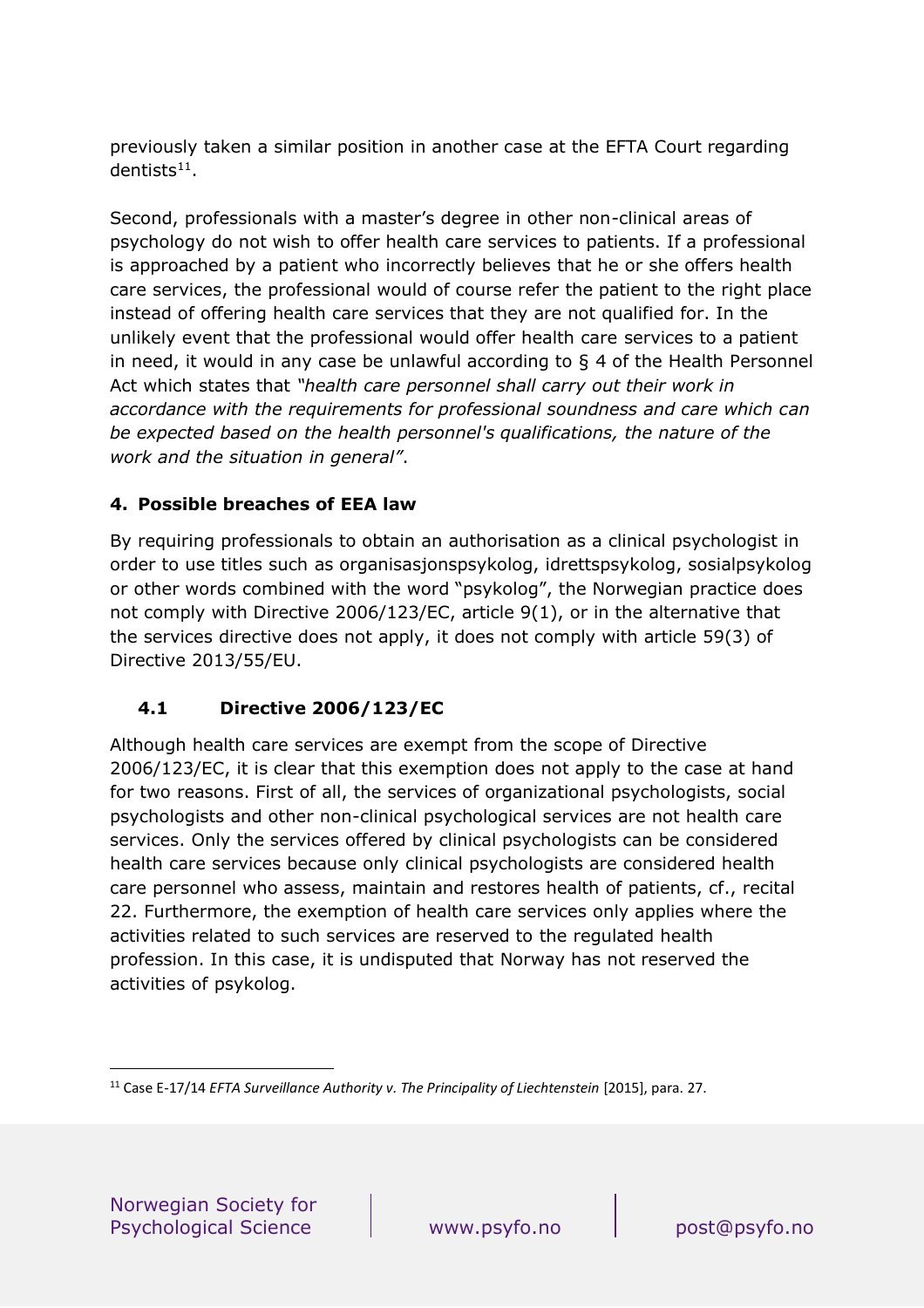In order to make access to the service activity or exercise thereof subject to an authorisation scheme, Norway must satisfy the conditions laid out in article 9(1):

- (a) the authorisation scheme does not discriminate against the provider in question;
- (b) the need for an authorisation scheme is justified by an overriding reason relating to the public interest;
- (c) the objective pursued cannot be attained by means of a less restrictive measure, in particular because a posteriori inspection would take place too late to be genuinely effective.

#### *4.1.1. (a) the authorisation scheme does not discriminate against the provider in question*

To our knowledge, the same restrictions related to use of title for Norwegian master graduates in psychology, applies similarly to master graduates from other EEA countries. If a professional from another EEA state has a master's degree in any other branch of psychology than clinical psychology, then the person would be denied the right to use a title which describes his or her competence as long as it includes the word psykolog. The person would have to obtain an authorisation as a clinical psychologist in order to use a combined title.

An example of this can be seen in Annex 4. A forensic psychologist from the UK applied for authorisation in Norway<sup>12</sup>. In the UK, there are several protected psychologist titles, including clinical psychologist, occupational psychologist and forensic psychologist<sup>13</sup>. The UK-citizen was a registered forensic psychologist in the UK, but was denied authorisation as "psykolog" in Norway. In Norway's view, his education prepared him for another profession, since he was a forensic psychologist and not a clinical psychologist. It is clear that the application should have been dealt with in a different manner. Either by providing compensation measures in accordance with article 14 of Directive 2005/36/EC, or by providing partial access in accordance with article 4f of Directive 2013/55/EU, so that he could offer the services of forensic psychologists in Norway, under the title of "forensic psychologist" or a Norwegian equivalent.

#### *4.1.2. (b) the need for an authorisation scheme is justified by an overriding reason relating to the public interest*

<sup>12</sup> See Annex 4

<sup>13</sup> <https://www.hcpc-uk.org/about-us/who-we-regulate/the-professions/>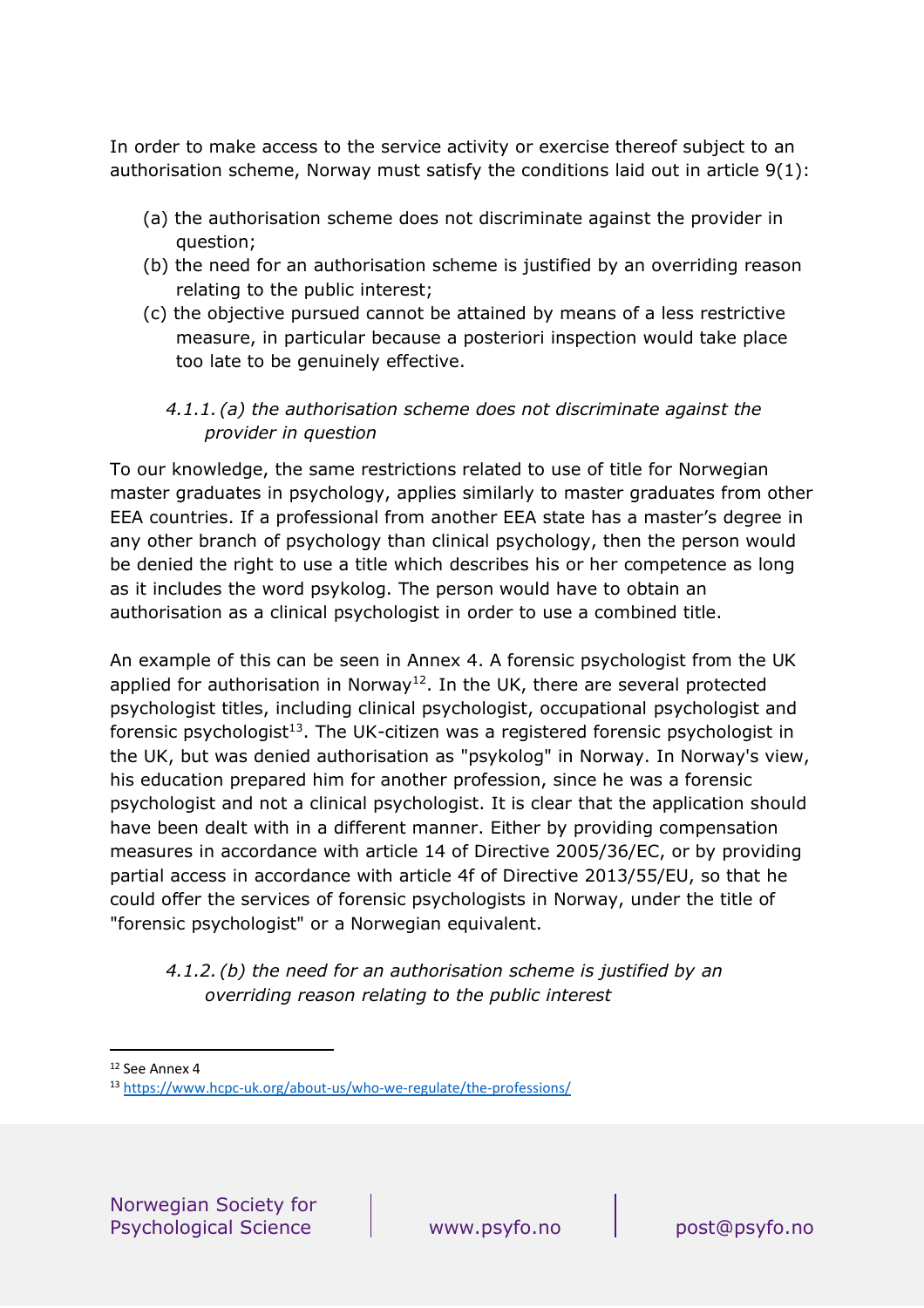The Norwegian Government justifies the authorisation scheme and the need to protect the title of psykolog by overriding reasons related to public interest and health. The authorisation scheme is meant to guarantee that everyone who uses the title of psykolog has a common educational background and are qualified to deliver health care services to patients.

We acknowledge the need to protect the title of health professionals. However, we believe that the title protection in its current form stretches far beyond what is necessary and what could be considered proportional.

Restricting the use of titles such as organisasjonspsykolog, sosialpsykolog or idrettspsykolog cannot be justified by reason relating to public interest. The activities associated with these titles are not health care activities and do not fall within Norway's justification.

### *4.1.3. (c) the objective pursued cannot be attained by means of a less restrictive measure, in particular because a posteriori inspection would take place too late to be genuinely effective.*

The objective pursued is to protect patients and to ensure that they receive treatment from qualified health care professionals. Because the protected title is "psykolog", it does not only cover the branch of psychology which deals with health care (clinical psychology), it also covers all other branches of psychology and prohibits professionals who does not work with patients or in health care to use a title which describes their competence. We therefore believe that the restriction is not proportional and that the goal of protecting patients can be attained by means of less restrictive measures. For instance, Norway could protect the title "klinisk psykolog" (clinical psychologist) only, and allow professionals of other psychology branches to use a title which describes their competence, such as organisasjonspsykolog or idrettspsykolog.

### **4.2 Directive 2013/55/EU**

In the alternative that the Services Directive does not apply, we believe that article 59(3) of Directive 2013/55/EU should apply to this case. This article contains the same requirements regarding the restriction of access to a profession or restricting pursuit of a profession to specific professional qualifications. The article also mentions the use of professional titles as a means of restriction, specifically.

In our view, Norway is restricting the pursuit of non-clinical psychological